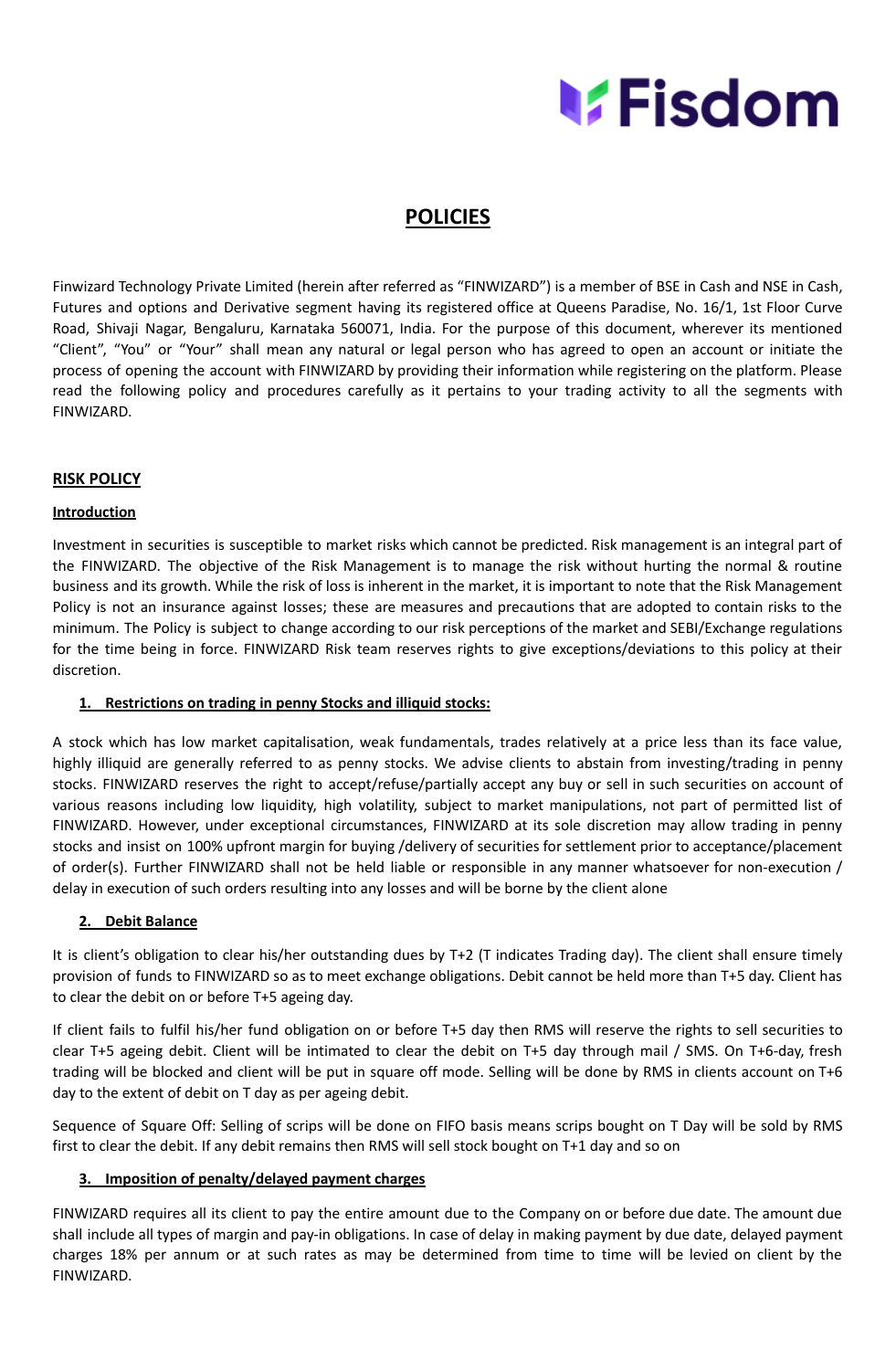

FINWIZARD may impose fines / penalties for any orders / trades / deals / actions of the client which are contrary to the Mandatory and Voluntary Client Registration Documents / rules / regulations / bye laws of the exchange or any other law for the time being in force. Further where the FINWIZARD TECHNOLOGY PVT. LTD. has to pay any fine or bear any punishment from any authority in connection with / as a consequence of / in relation to any of the orders / trades / deals / actions of the client, the same shall be borne by the client.

# **4. Treatment for Securities in Ban Period**

When stocks are in the ban period, no fresh positions are allowed for any of the futures and options contracts in that stock. Customers will only be allowed to square off the existing positions during this period. Rollover of positions will not be allowed.

# **5. Physical delivery settlements in F&O Contracts:**

All near month stock Futures contracts and ITM options are eligible for physical delivery. In addition to margins applicable for F&O segment, delivery margins shall be levied on potential in-the-money long option positions four (4) trading days prior to expiry of derivative contract. It is required to collect the delivery margins on in-the-money long option positions and shall be included in the client margin reporting. Any shortfall in delivery margin maintenance will attract margin shortfall penalty from the exchange.

Treatment for physical delivery contracts:

- All Current Month's Stock Future and Options contract (ITM / ATM / OTM) will be blocked for trading under Carry Forward product on expiry day. Only intraday trading will be permitted.
- Margin call will be given to client who are having open position in such contracts on monthly expiry day.
- Delivery margins at the client level shall be computed as per the margin rate applicable in Capital Market segment (i.e. VAR, Extreme Loss Margins) of the respective security. Delivery margin on potential ITM option long position shall be collected as under:

10% of Delivery margins computed on Expiry - 4 EOD

25% of Delivery margins computed on Expiry - 3 EOD

45% of Delivery margins computed on Expiry - 2 EOD

70% of Delivery margins computed on Expiry - 1 EOD

- In case the required delivery margins are not supplied, FINWIZARD reserves the right to liquidate the ITM option buy positions to maintain the margin.
- On expiry day, current month open Future and In-the-money option positions will be squared off by RMS at 12.00 noon.

Post expiry, positions which are converted to delivery settlement, margins as applicable in Capital Market segment (i.e. VAR, Extreme Loss Margins, Mark to Market margins) shall be applicable and levied as delivery margins.

# **CONTRACT NOTES & MARGIN STATEMENTS**

Duly signed contract note and daily margin statement are issued to the client within 24 hours of the execution of trade. Contract notes No. are maintained on financial year basis. Proper Log for ECN and DMS is maintained

# **CLOSING OF ACCOUNTS**

On the written request of the client, the client account can be closed provided the client adheres to formalities for account closure including settlement of all dues in the account and closing of all open position. If the client wishes to again open a broking account then the client shall have to complete the KYC and account opening formalities once again.

#### **THIRD PARTY PAYMENTS**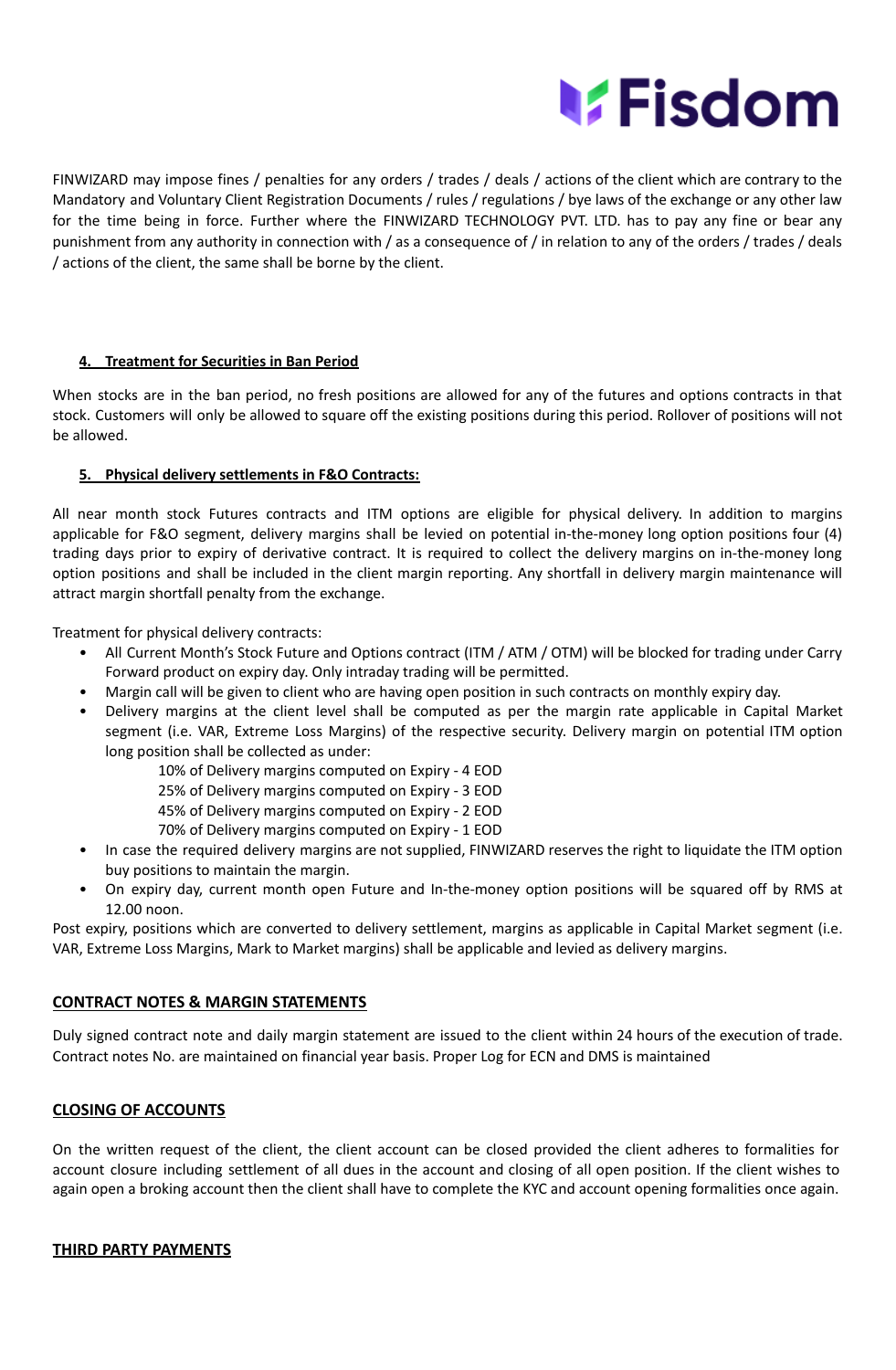

FINWIZARD shall have the prerogative to refuse payments received from any bank account where the client is not the first holder or which is not mentioned in the KYC or which the client has not got updated subsequently by submitting a written request along with adequate proof. FINWIZARD shall not be responsible for any loss or damage arising out of such refusal of acceptance of payments in the situations mentioned above. However, due to an oversight, if any such third-party payment has been accepted by FINWIZARD and the credit for the same has been given in the client's ledger, FINWIZARD shall have the right to immediately reverse such credit entries on noticing or becoming aware of the same. In such a case, FINWIZARD reserves the right to liquidate any of the open positions and/or any of the collaterals received/ held on behalf of the client. FINWIZARD, its Directors and employees shall not be responsible for any consequential damages or losses.

# **INACTIVE ACCOUNT POLICY**

# **BACKGROUND**

SEBI vide circular dated December 03, 2009 directed the Exchanges to advise their members to frame a policy to deal with the inactive/dormant accounts. BSE & NSE vide its circulars dated February 10, 2020 and December 01, 2020 have further issued guidelines regarding treatment of inactive accounts.

# **DEFINITION**

In case of trading account, the term inactive account refers to such account wherein no trades have been carried out since last 12 (Twelve) months across all Exchanges.

# **PROCEDURE TO BE FOLLOWED**

The inactive accounts identified based on the above criteria will be flagged as 'Inactive' in UCC database of all the respective Exchanges. Further trading by such client would be allowed only after undertaking sufficient due diligence (including IPV) and obtaining the updated information related to KYC from the concerned Client.

Fresh documentation, due diligence and IPV will be done if Client comes for reactivation after a period of one year of being marked as inactive. No fresh documentation, due diligence, IPV is required if client has undertaken transaction with respect to IPO/Mutual Fund subscription and DP operations during this period.

Further, IPV shall not be required in the below mentioned conditions,

- Where the KYC of the investor is completed using the Aadhaar authentication / verification of UIDAI
- When the KYC form has been submitted online, documents have been provided through Digi locker or any other source which could be verified online

If client seeks reactivation before a period of 1 year of being flagged as inactive basic updated details such as address, Mobile number, Email ID, Bank/DP account will be required. In case of any changes, necessary documentation will be collected.

# **ERROR ACCOUNT POLICY/ CLIENT CODE MODIFICATION POLICY**

- As per SEBI circular, modification of client codes of non-institutional trades is done only to rectify a genuine error in entry of client code at the time of placing /modifying the related order.
- The modification to the client code is to be done only in exceptional cases and not as a routine one.
- The reason for modification has to be ascertained and genuineness is to be established and also its impact on the clients should be studied before the modification.
- We are permitted to change client codes of non-institutional clients only for the following objective criteria;
- 1. Error due to communication and/or punching or typing such that the original client code/name and the modified client code/name are similar to each other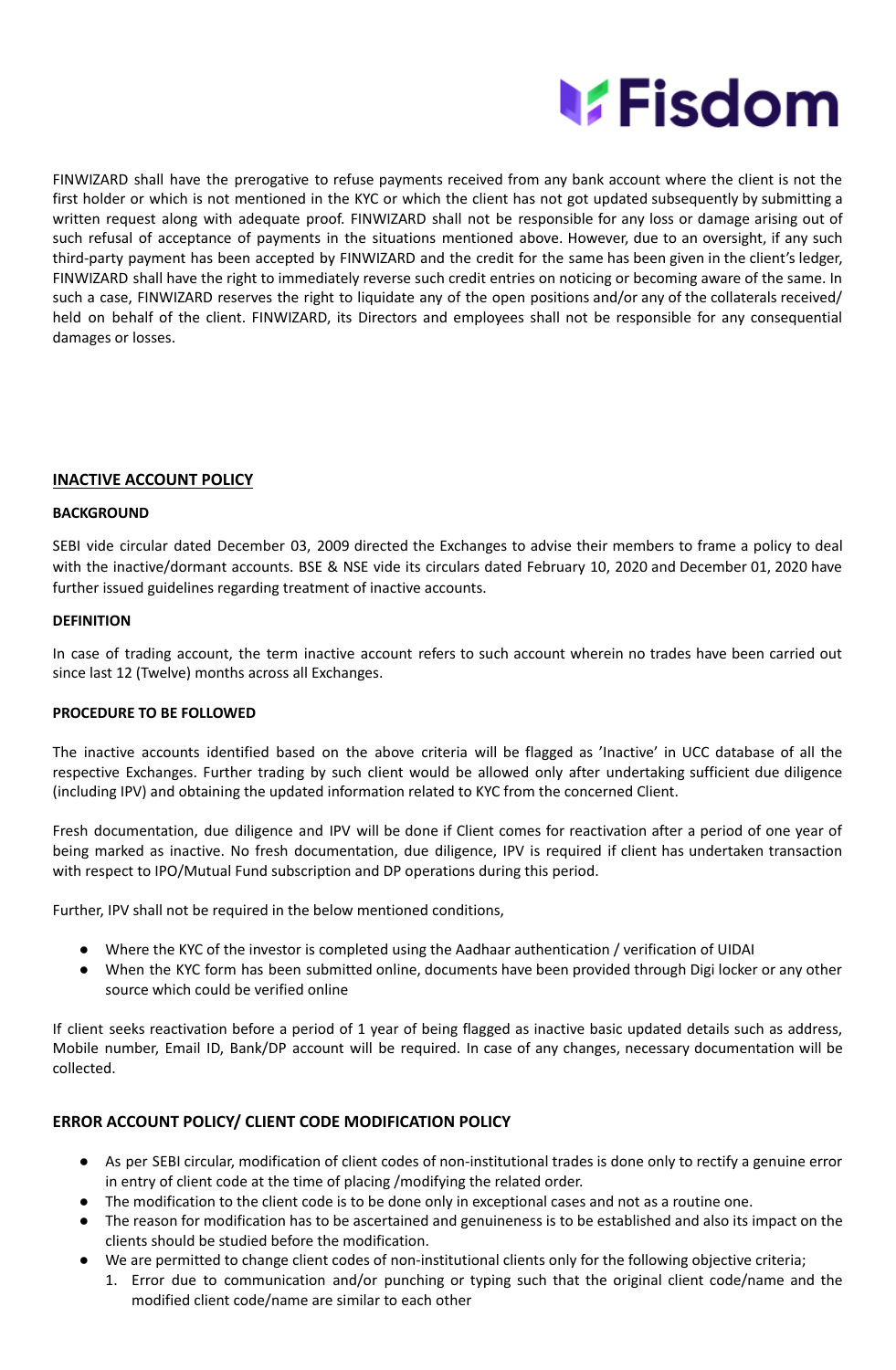

- 2. Modification within relatives (Relative for this purpose would mean 'Relative' as defined under sec. 6 the Companies Act, 1956).
- A client code in the UCC database of the Exchange will be created for the account which is classified as an error account.
- We will inform the exchange till the next trading day (12 Noon), for client code modification of non-institutional based on the objective criteria mentioned above.
- Approval of the senior management/Compliance officer will be required to carry out any modification.
- Post approval of the senior management/Compliance officer the Client Code Modification will be carried out only on the designated system by designated officer.

# **INVESTOR GRIEVANCES**

Compliance Officer shall be the designated officer for handling the Investors Grievances and Client Complaints. You can write to us at grievances@fisdom.com in case of any concerns. The resolution of the Complaint shall be done at the earliest and the same shall be recorded in the register along with the date of resolution.

#### **PMLA Policy**

#### **Anti Money Laundering Measures**

#### **Background**

The Prevention of Money Laundering Act, 2002 came into effect from 1st July 2005. Necessary Notifications / Rules under the said Act were published in the Gazette of India on 1st July 2005 by the Department of Revenue, Ministry of Finance, and Government of India.

SEBI vide circular dated 18th January 2006 required Market intermediaries to lay down policy framework for anti money laundering measures to be followed. FINWIZARD being a Stock Broker and Depository Participant needs to adhere to the same. SEBI has also issued a Master circular dated 19th December 2008, which consolidates all the requirements/obligations issued with regard to AML/CFT until December 15, 2008

#### **Objective**

Money laundering has now become one of the major concerns of international financial community. Money Laundering is not just an attempt to disguise money derived from illegal activities. Rather, money laundering is involvement in any transaction or series of transactions that seek to conceal or disguise the nature or source of proceeds derived from illegal activities, including drug trafficking, terrorism, organized crime, fraud and many other crimes.

The objective is to have a system in place for preventing any money laundering financial transaction through us and also to identify, monitor, report any such transaction to appropriate authorities.

"Know Your Customer "(KYC) is the guiding principle behind the Anti-Money Laundering (AML) measures. It incorporates the "Know Your Customer" Standards & "Anti Money Laundering" Measures, hereinafter to be referred as "KYC Standards" and "AML Measures ". The objective of is to "have in place adequate policies, practices and procedures that promote high ethical and professional standards and prevent the Company from being used, intentionally or unintentionally, by criminal elements ". KYC Standards and AML Measures would enable the Company to know/ understand its customers, the beneficial owners, the principals behind customers who are acting as agents and their financial dealings better which in turn will help the Company to manage its risks prudently

The management of the company is fully committed to establish appropriate policies and procedures for ensuring effectiveness and compliance with respect to all relevant legal requirements.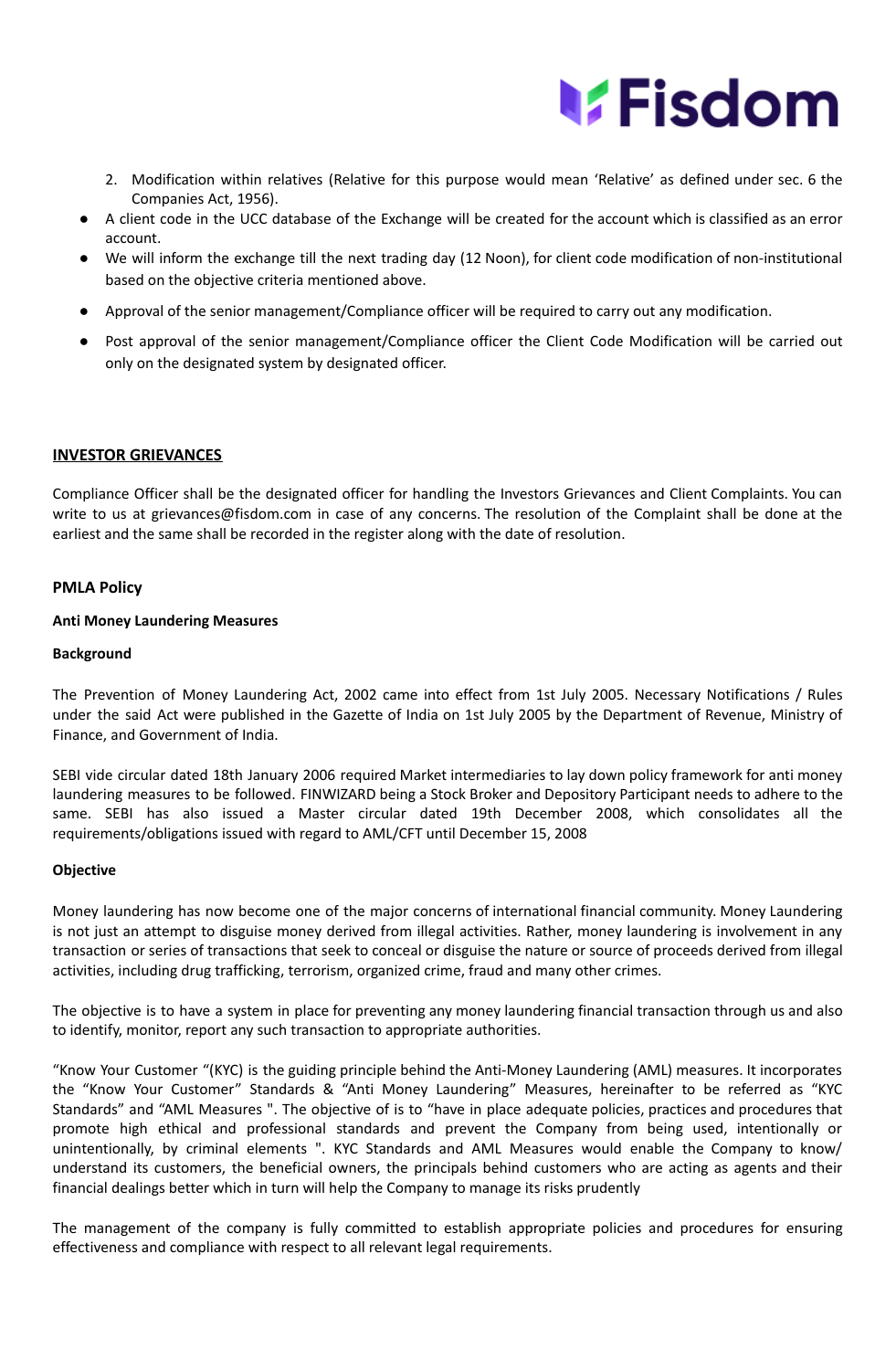# **MEisdom**

#### **The regulatory / statutory requirements**

An officer of the company will be designated as "Principal Officer" who will ensure proper discharge of all legal requirements with respect to the same Mr. Krishna Jakkula, Compliance Head is the Principal Officer responsible for

- Compliance of the provisions of the PMLA and AML guidelines
- Act as a central reference point and play and active role in identification & assessment of potential suspicious transactions
- Ensure that FINWIZARD discharges its legal obligation to report suspicious transactions to concerned authorities.

The main aspect of this policy is the customer due diligence process which means:

- Obtaining sufficient information about to the client in order to identify who is the actual beneficial owner of the securities or on whose behalf transaction is conducted
- Verify the customers identity using reliable independent source document, data or information
- Conduct on-going due diligence and scrutiny of the account/ client to ensure that the transaction conducted are consistent with the clients' background/ financial status, its activities and risk profile.

The customer due diligence process includes three specific parameters:

- Policy for acceptance of clients : Each client should be met in person Complete KYC to be done for all clients No account to be opened in a fictitious/benami name or on an anonymous basis
- Clients Identification Procedure (Risk profiling) All clients to be classified as per the risk into 3 categories Low, Medium and High Risk
- Suspicious Transaction identification and reporting Any unusual activity compared to past transactions Sudden activity in Dormant accounts Sudden High volume / high value transactions

The principal officer shall report the nature, amount, date and all related details of any and all suspicious transactions recorded.

#### 1. Client identification

Before opening any Trading account with us, the following measures shall be taken:

- In person verification of the client
- Identify beneficial ownership and control, i.e., determine the persons who beneficially own / control the account.
- Collect information about client's background, occupation and also check the name of the introducer.
- Collect and verify all original documents from the client.
- Collect a certified copy of valid documents showing details of his permanent address, current address, PAN, nature of his occupation, financial status and also a recent photograph.

#### 2. KYC updation process

The information should be adequate enough to satisfy competent authorities (regulatory/ enforcement authorities) in future that due diligence was observed by us in compliance with the Guidelines.

Further, we should also maintain continuous familiarity and follow-up with the client where inconsistencies in the information provided are noted.

The account will not be opened where we are unable to apply the above KYC policies, e.g., non co-operation of the client in providing full information etc

#### 3.Client categorisation

Each client will be marked into 3 categories, High Risk, Medium Risk and Low Risk from the point of view of the anti money laundering laws. The categorization will be made based on the following parameters/ factors of risk perception: